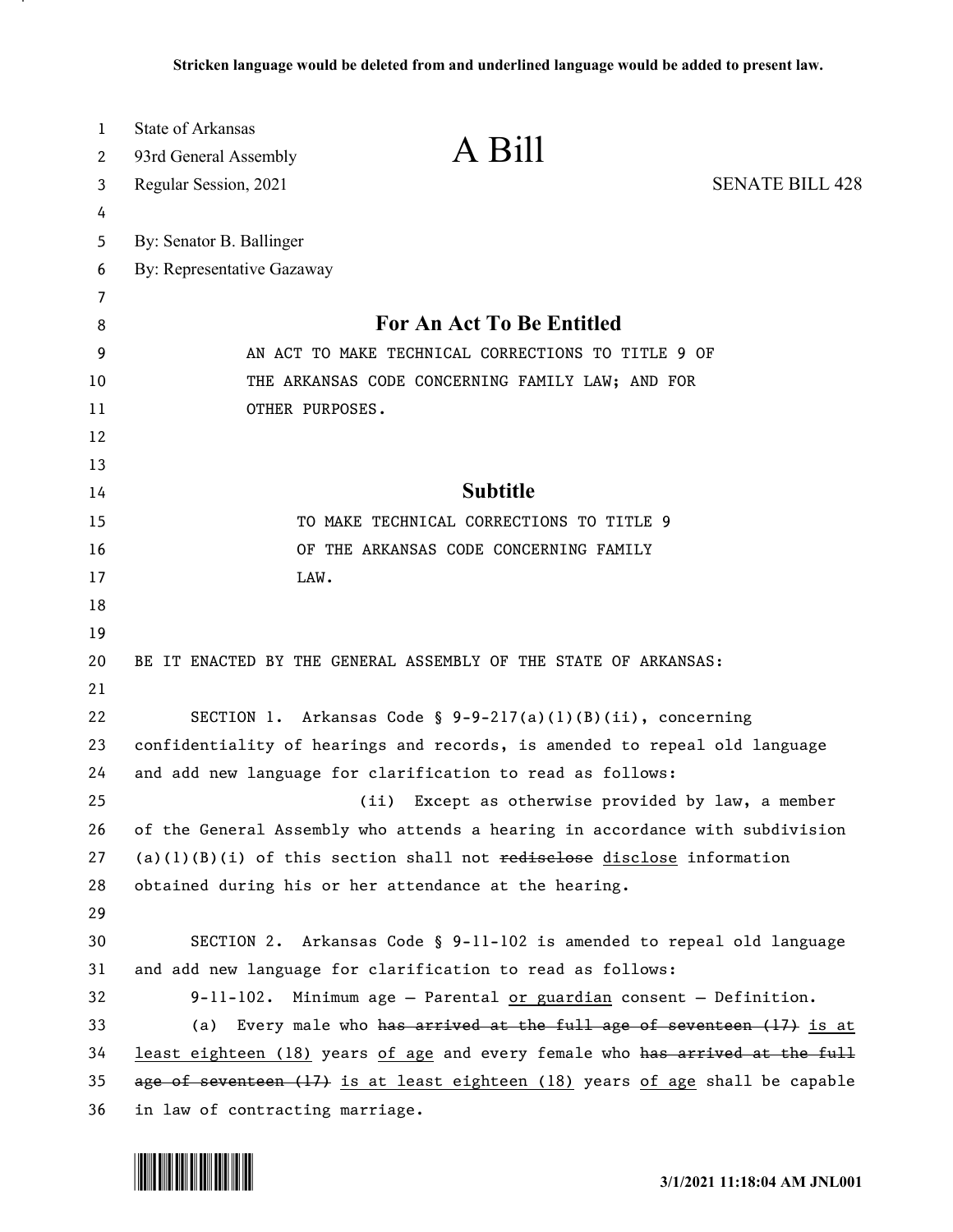(b)(1)(A) However, males and females under the age of eighteen (18) years shall furnish the clerk, before the marriage license can be issued, satisfactory evidence of the consent of the parent or parents or guardian to 4 the marriage a male or female who is at least seventeen (17) years of age but under the age of eighteen (18) years may contract marriage as provided under this subsection. (2) As used in subsection (b) of this section, "contracting party" means a male or female who is at least seventeen (17) years of age but under the age of eighteen (18) years. (3) Before a marriage license may be issued under this subsection, a contracting party shall furnish the clerk with a verified affidavit signed in the presence of a notary public that states that the parent or parents or guardian of the contracting party consents to the marriage. (B) As used in subdivision (b)(1)(A) of this section, "satisfactory evidence" means a verified affidavit signed in the presence of 17 a notary that states that the parent or parents or guardian of the minor 18 consents to the marriage.  $\left(\frac{2}{4}(4)\right)$  The consent of both parents of each a contracting 20 party shall be is necessary before the marriage license can be issued by the 21 elerk unless: 22 (A) the The parents have been divorced and custody of the 23 child contracting party has been awarded to one (1) of the parents exclusive 24 of the other, or unless the; 25 (B) The custody of the ehild contracting party has been surrendered by one (1) of the parents through abandonment or desertion, in 27 which eases case the consent of the parent who has custody of the child shall be contracting party is sufficient; or (C) A guardian has been appointed for the contracting party, in which case the consent of the guardian of the contracting party is sufficient.  $(B)+(5)$  The consent of the parent or guardian may be voided by the order of a circuit court on a showing by clear and convincing evidence that:  $\leftarrow$  (i)(A) The parent or guardian is not fit to make 36 decisions concerning the child contracting party; and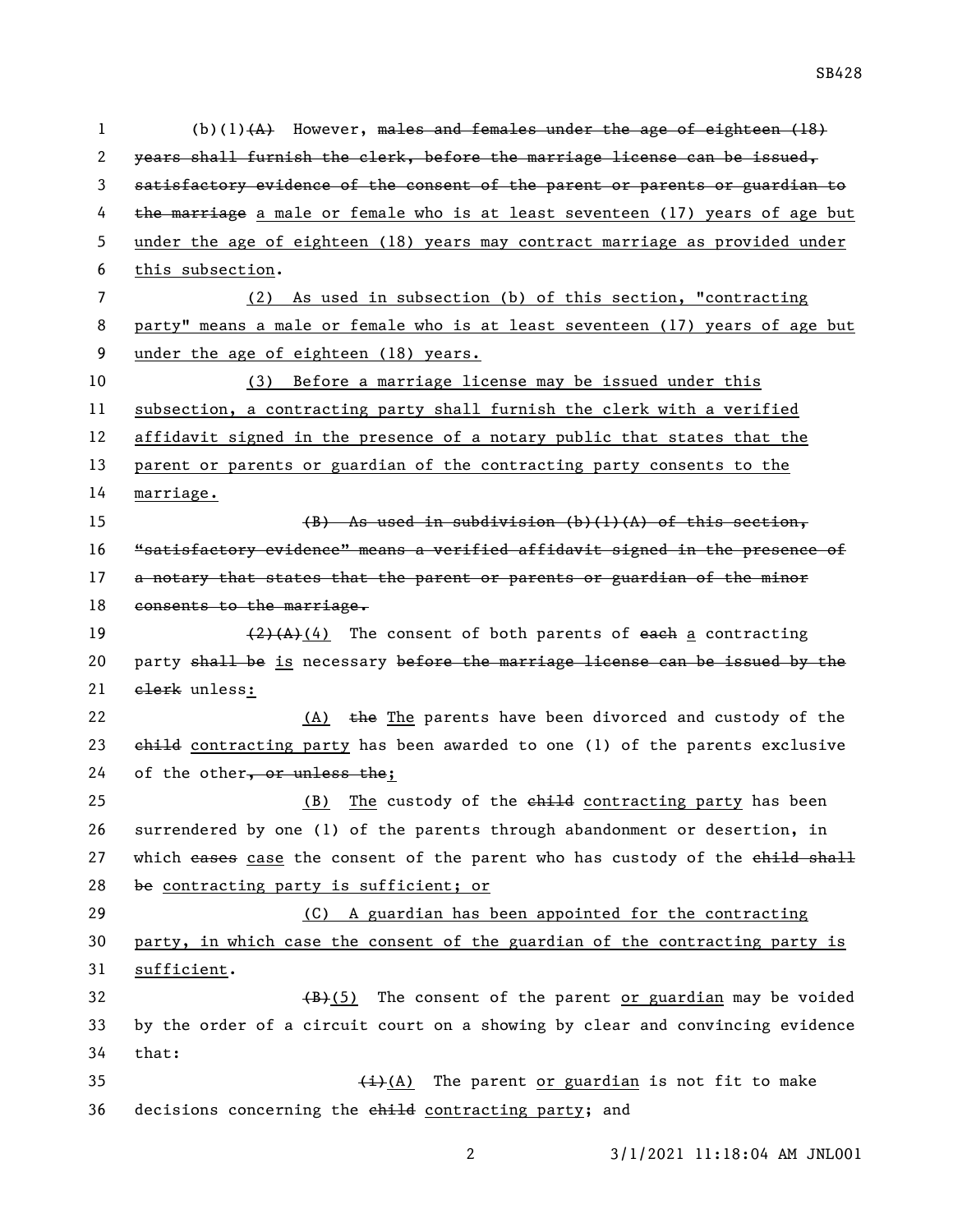| $\mathbf 1$    | $(iii)(B)$ The marriage is not in the child's                                  |  |  |
|----------------|--------------------------------------------------------------------------------|--|--|
| $\overline{2}$ | contracting party's best interest.                                             |  |  |
| 3              | $\leftarrow$ (6) There shall be a waiting period of five (5) business days for |  |  |
| 4              | any a marriage license issued under subdivision (b)(2) of this section this    |  |  |
| 5              | subsection.                                                                    |  |  |
| 6              | (d)(7) If a child contracting party has a pending case in the a                |  |  |
| 7              | circuit court, a parent or guardian who files consent under subsection (b) of  |  |  |
| 8              | this section this subsection shall immediately notify the circuit court, and   |  |  |
| 9              | all parties, and attorneys to the pending case.                                |  |  |
| 10             |                                                                                |  |  |
| 11             | SECTION 3. Arkansas Code § 9-14-402 is repealed to repeal obsolete             |  |  |
| 12             | language.                                                                      |  |  |
| 13             | $9 - 14 - 402$ . Staff.                                                        |  |  |
| 14             | The Administrator of the Office of Child Support Enforcement of the            |  |  |
| 15             | Revenue Division of the Department of Finance and Administration shall assign  |  |  |
| 16             | staff of the Office of Child Support Enforcement of the Revenue Division of    |  |  |
| 17             | the Department of Finance and Administration to assist the State Commission    |  |  |
| 18             | on Child Support [repealed] in carrying out its duties and responsibilities.   |  |  |
| 19             |                                                                                |  |  |
| 20             | SECTION 4. Arkansas Code § 9-14-403 is repealed to repeal obsolete             |  |  |
| 21             | language.                                                                      |  |  |
| 22             | $9 - 14 - 403$ . Duties.                                                       |  |  |
| 23             | The State Commission on Child Support [repealed] shall have the                |  |  |
| 24             | following duties:                                                              |  |  |
| 25             | (1) To examine, investigate, and study the operation of the                    |  |  |
| 26             | state's child support system to determine the extent to which such system is   |  |  |
| 27             | successful in securing support and parental involvement for children;          |  |  |
| 28             | (2) To make recommendations for legislation which would clarify                |  |  |
| 29             | and improve state laws in the areas of visitation, standards for support,      |  |  |
| 30             | enforcement of interstate obligations, paternity establishment, and support    |  |  |
| 31             | eollection methods;                                                            |  |  |
| 32             | (3) To evaluate the availability, cost, and effectiveness of                   |  |  |
| 33             | services for support enforcement to children receiving aid and those not       |  |  |
| 34             | receiving aid and assist the Title IV-D agency in program improvements or      |  |  |
| 35             | enhancements which would increase the availability of support enforcement;     |  |  |
|                |                                                                                |  |  |